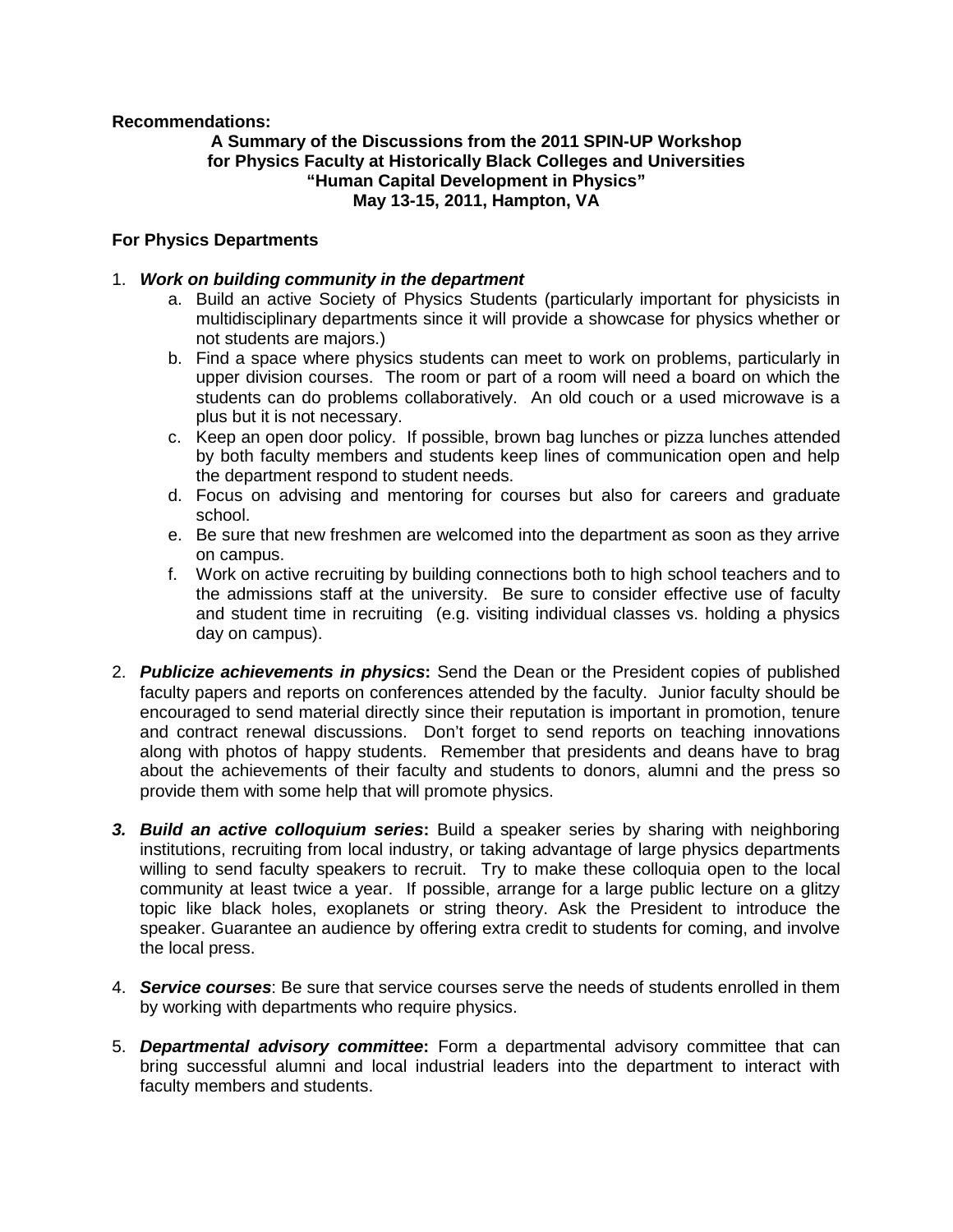#### **For University Administrators**

- 1. Recognize that physics has long represented a pinnacle of modern intellectual achievement and an active program is a hallmark of an academically rigorous college or university. Historically the existence of a physics program indicates that a university is serious about academics and can prepare students for competitive graduate programs and challenging careers.
- 2. Introduce representatives of local industry to the faculty and students in your physics department. Physics majors are both intelligent and hard-working so they make excellent employees and are often impressive examples of student excellence. This is indicated by the fact that unemployment rates among physics graduates are much lower than in many other fields.
- 3. Pay a visit to the physics department and see the exciting work in teaching and research that is happening there.

### **For the HBCU Physics Community**

- 1. Form a Council of HBCU Physics Department Chairs to keep one another informed about departmental problems and potential solutions to them and to act as a central point for coalitions of departments for projects in research and teaching.
- 2. Prepare a major proposal for a research project addressing a grand challenge as identified by the federal government, for example providing renewable energy, that can be most effectively addressed by a collaboration among physics departments at HBCUs.
- 3. Form a collaboration to institute instructional reform, perhaps developing the use of undergraduate learning assistants, that will both improve student learning of physics and also involve physics undergraduates more directly in the departmental community.

#### **For Funding Agencies**

- 1. Promote recognition that physics departments in HBCUs have produced and still produce more than half of all the African American B.S. graduates in physics.
- 2. Make sure that HBCU Physics Departments are aware of major proposal solicitations both in research where they have strength and in human capital development. This could be done through the Council of HBCU Physics Department Chairs because some of the HBCUs lack infrastructure to keep faculty informed of such opportunities.
- 3. Ask program officers to make an extra effort to ensure that HBCU physicists participate in large collaborative projects when they have appropriate expertise.

#### **For Physics Professional Organizations**

- 1. Support both virtual and physical meetings of the Council of HBCU Physics Department Chairs.
- 2. Take steps to tie HBCU physicists more closely into the larger physics community. For example, provide stipends for HBCU physics faculty to attend the New Faculty Workshops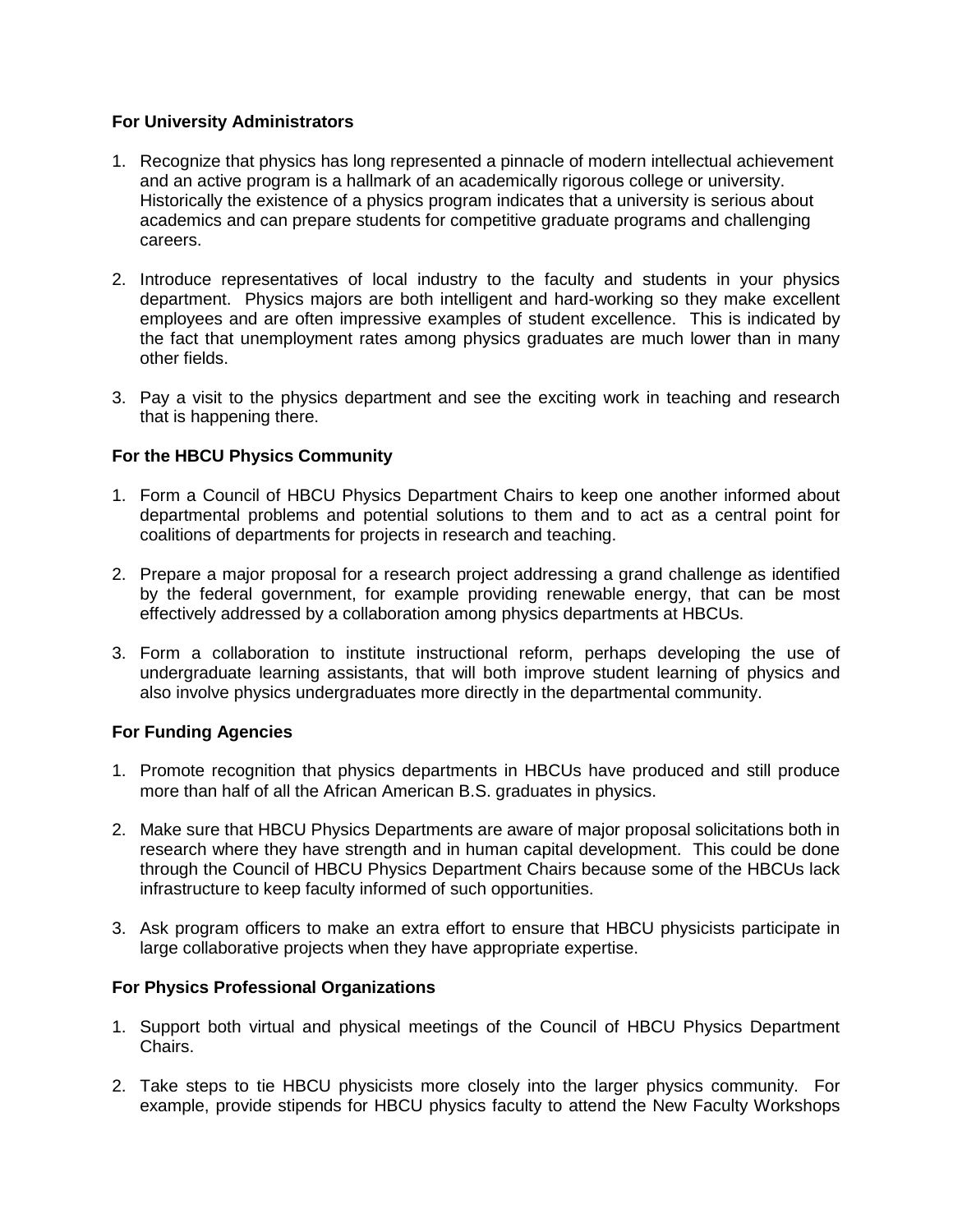or reduce registration fees for HBCU faculty in institutions geographically close to a national meeting.

3. Assist in building bridge programs from undergraduate physics programs to graduate programs in physics. Pay special attention to graduate programs at HBCUs as well as those at TWIs (Traditionally White Institutions)

# **Report on: 2011 SPIN-UP Regional Workshop for Historically Black Colleges and Universities Human Capital Development in Physics May 13-15, 2011, Hampton, VA Paul Gueye, James Stith and Quinton Williams**

#### **Description of the workshop:**

This workshop was the last in a series of regional workshops based on the results of the Strategic Programs for Innovation in Undergraduate Physics (SPIN-UP) project conducted by the National Task Force on Undergraduate Physics and published in 2003. The workshops are a joint project of the American Association of Physics Teachers (AAPT), the American Physical Society (APS) and the American Institute of Physics (AIP) and are funded by the National Science Foundation.

This workshop was tailored to the needs of undergraduate physics programs at Historically Black Colleges and Universities (HBCUs). The chairs of all HBCU physics departments that offer an undergraduate physics major were invited to attend and bring one or two faculty colleagues. The local organizing committee was lead by Paul Gueye and Rashinda Davis of the Hampton University Physics Department. The grant funded travel expenses, and the local organizing committee worked with Tiffany Hayes and Celina Cantrell of the Programs Division at AAPT. The committee worked hard to ensure that attendees' travel expenses were covered and that their accommodation and travel needs were met.

Unlike previous workshops, the Hampton workshop was directed by a steering committee that consisted of Paul Gueye (Physics Department at Hampton University and the Jefferson Laboratory), James Stith (Vice President Emeritus of the American Institute of Physics), and Quinton Williams (Interim Provost and Vice President for Academic Affairs and Student Life and Professor of Physics at Jackson State University). Previous SPIN-UP regional workshops have focused on developing departmental physics programs to better serve their students and the institutions in which they reside. In addition to this goal, the Hampton workshop also promoted collaboration among HBCU departments, considered major projects in research and education where such collaboration would be a benefit, and identified resources from the federal agencies that fund research in physics, and tried to make the case for HBCU physics departments approaching agencies as a consortium.

Eighteen of the thirty-four departments invited to the workshop sent representatives. (The representative from Norfolk State University who had planned to attend could not come due to a last-minute medical issue.) The workshop was also attended by representatives of AAPT. APS, AIP, the Society of Physics Students (SPS), the National Society of Black Physicists (NSBP), the National Science Foundation (NSF), the Department of Energy (DOE), the National Institutes of Health (NIH), and the National Aeronautics and Space Administration (NASA). Dr.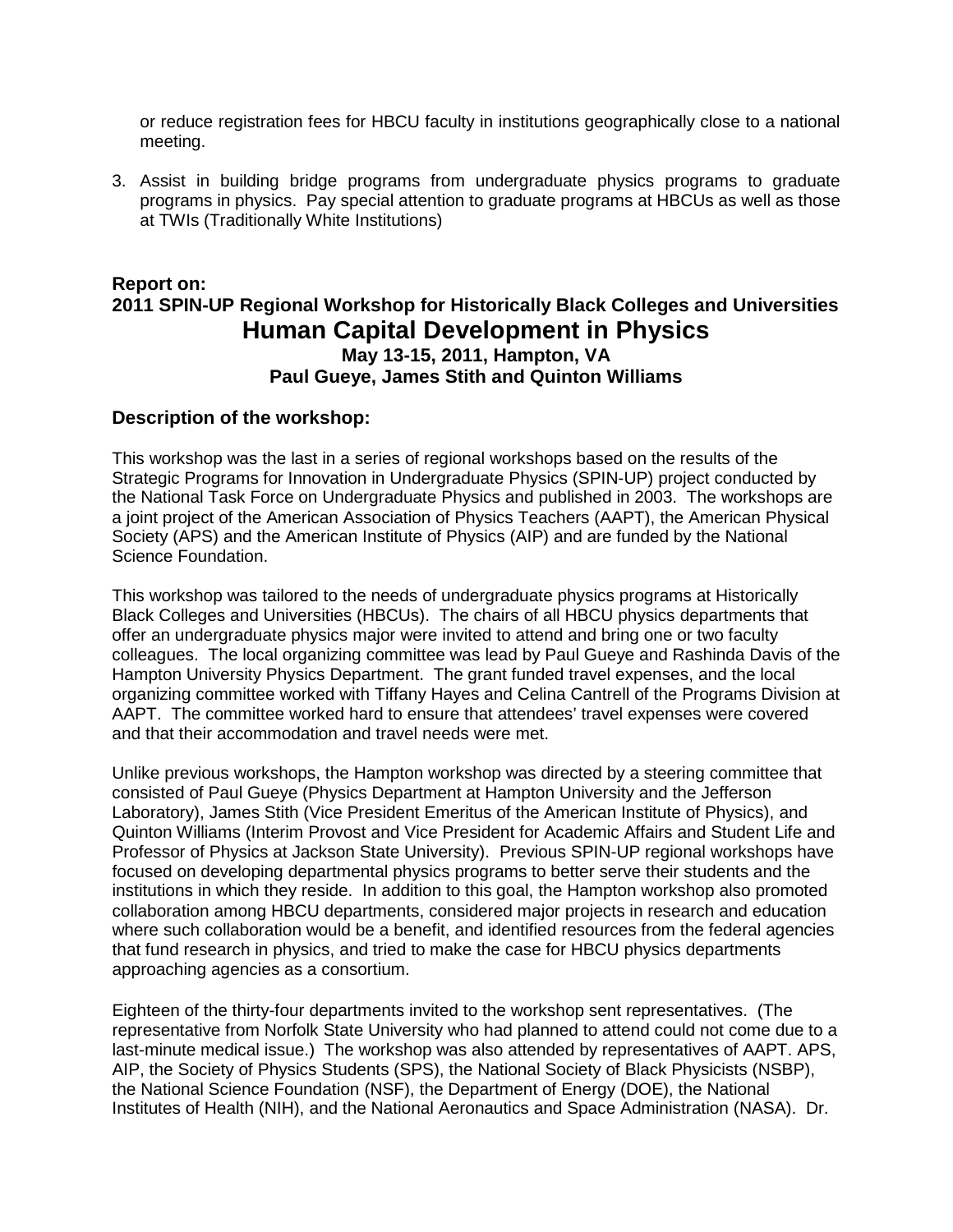Robert Dixon, Dean of the School of Science at Hampton University, Peter Delfyett, President of NSBP and Chanda Prescod-Weinstein, a member of the board of NSBP also contributed to the workshop. A complete list of attendees is attached to this report as Appendix A, and the program of the workshop is included as Appendix B. Although planning session 2 didn't occur as planned due to time constraints, the questions were discussed in planning session 3. At the end of the workshop, a representative from each department presented measures that the department would take to strengthen its physics programs. These plans are included as Appendix C of this report.

In addition to the individual departmental plans, the workshop identified three major projects for the attention of the HBCU physics community that are discussed below along with the major challenges that motivated them.

### **Major Challenges Identified**

### **1. Low Undergraduate Enrollments in Physics**

Many undergraduate programs that provide the bachelor's degree in physics and that are located at an HBCU are endangered. One of the attending departments had recently had its physics program suspended and at least two others were facing mergers with other departments. Most have seen a significant drop in the number of majors in recent years.

Many physics departments teach large service loads and frequently attract substantial amounts of external funding. For these reasons, in favorable economic times, university administrators have overlooked the small numbers of undergraduates in physics. However, in tough economic times like these, administrators are likely to pay more attention to undergraduate enrollments and, unless they have a good sense of the value the department brings to the institution, they often require programs with small enrollments to justify their existence. Many institutions have requirements for minimum enrollments in courses that are on the order of 7-10 students. It is thus difficult for departments that graduate fewer than five majors a year to make upper division physics courses meet these requirements. Even if programs offer upper division courses every other year, a solution which can be inconvenient for students since they must follow a set schedule to complete their degree requirements, it can be difficult to make the university's minimum class size. To compound departmental difficulties, tough economic times often signal reductions in budgets for state and federal agencies that fund research. It is not surprising that almost every attending department has as one of its goals to increase the number of undergraduates completing a physics major.

Physics departments at HBCUs have a strong track record in producing well-prepared physics majors, and several have strong graduate programs supported by established, externally funded research groups. Undergraduate programs appear to be rigorous. However, according to data provided by Patrick Mulvey of the Statistical Research Center at AIP, for the years 2005 – 2009, only six of the 36 HBCU physics departments for which AIP has data graduated an average of 5 majors a year. All departments in HBCUs averaged 2.7 graduates with a B.S. in physics per year. Yet HBCUs continue to produce more than half of all African American B.S. physics graduates annually.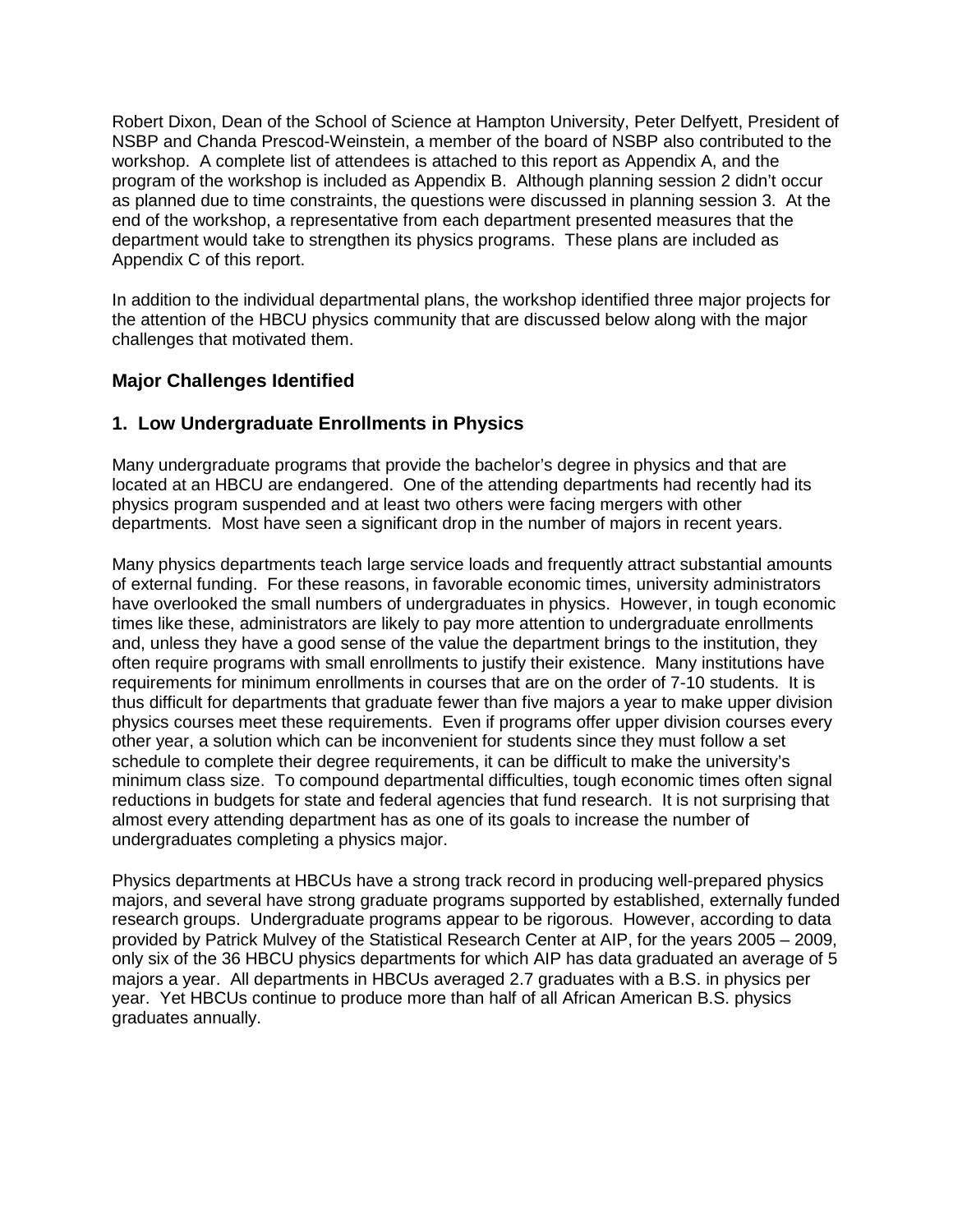# **2. Difficulty in Attracting External Funding**

Most HBCUs lack the institutional infrastructure found at R1s and even larger second-tier state universities for approaching federal and state agencies that fund research. Those departments with long established research programs are competitive and receive funding that is equal to or greater than physics departments at similar universities.

Departments felt particularly disadvantaged in the search for funds to support educational research projects. They also mentioned a significant lack of support for scholarships that could be used to attract talented African American students to HBCUs since these students are heavily recruited by other physics departments.

### **3. Lack of recognition of the value of physics and physics research**

Administrators at the various HBCUs sometimes fail to recognize the importance of having an active physics program at their institution. The blind spot often extends to other STEM disciplines. Physics also has a problem because there are no jobs for graduates with a bachelor's degree in physics clearly labeled "physicist." This problem is by no means unique to physics departments at HBCUs, but it impacts departments' ability to recruit students into their undergraduate programs. Press coverage of the physics often focuses on large institutions like the national laboratories rather than the work done locally. It is essential that the university community, the public and governmental agencies recognize the importance of physics in promoting the discoveries that build growing economies and widespread prosperity.

A second related problem is the lack of departmental contact with high school teachers who often influence students' choices of college majors. There are very few well-prepared African-American high school physics teachers, a problem which several of the departments are trying to address. Less than 2% of all high school physics teachers nationwide are African American. Additionally, several HBCUs that had a history of producing African American high school physics teachers have lost their programs which further compounds the problem.

# **4. Lack of Communication**

Physics departments in HBCUs share many common problems. However, they have no tradition of, or structure for, sharing ideas to solve them. Traditionally, they have not collaborated in seeking funding to support major initiatives in research or education across several campuses.

Many of the physics departments at HBCUs are not linked or have access to the physics professional societies well enough to be aware of the resources available to them and their students through AAPT, APS, and SPS. For example, most APS divisions have programs to support undergraduate students' attendance at national meetings to present their research, and SPS makes grants to chapters to support local projects.

Although the large departments with graduate programs have a strong tradition of seeking external funding, smaller undergraduate departments often lack experience in preparing proposals for federal and state funding, and faculty may be unaware of the resources available through the different agencies.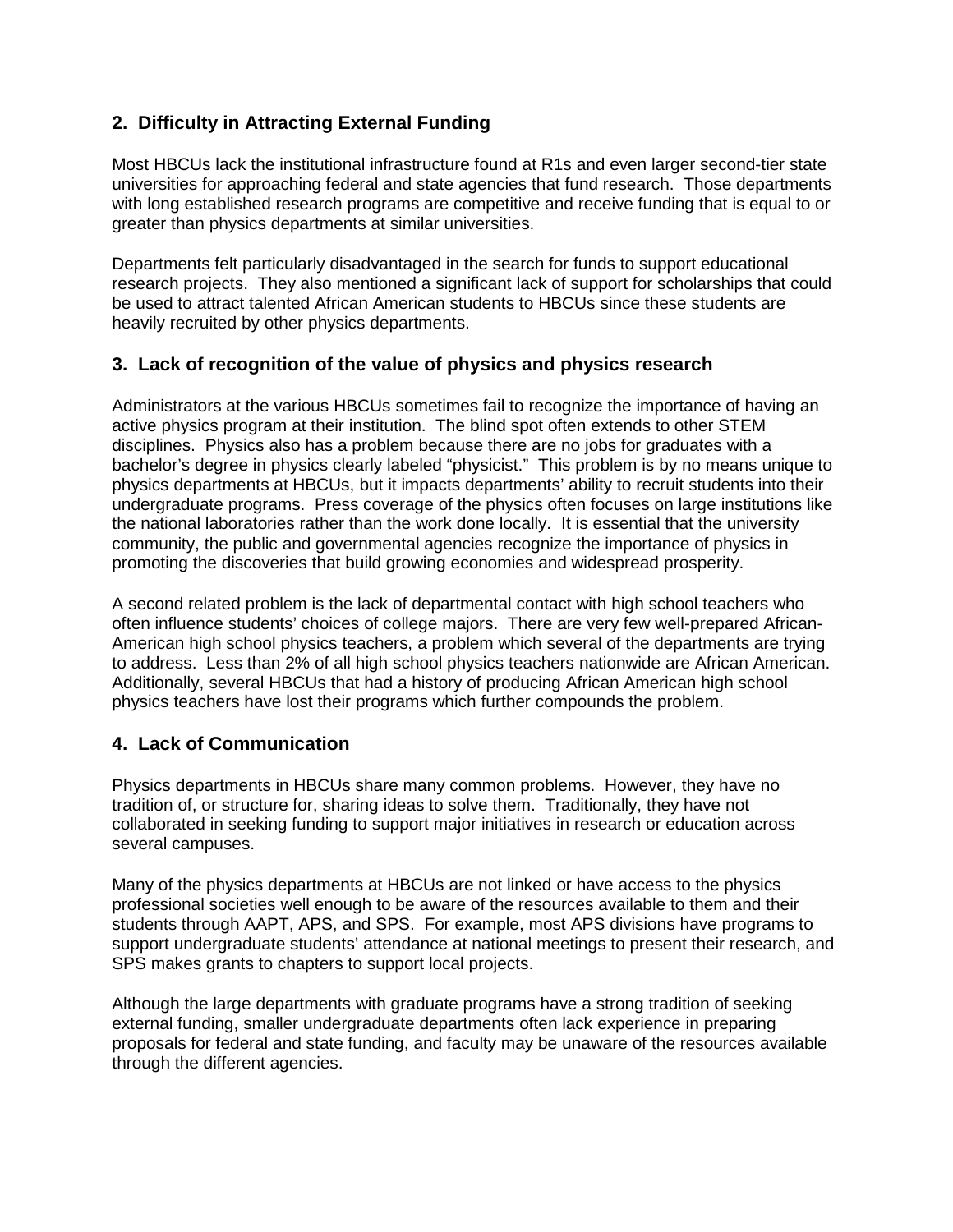### **5. Lack of Resources Within the Department**

Physics departments at HBCUs often have much smaller operating budgets than the norm for all physics departments. Faculty generally have teaching loads roughly equivalent to 12 or more credit hours per semester, and they have a strong tradition of working individually with students. Undergraduate departments do not have teaching assistants so faculty must setup and teach their own labs and conduct their own problem sessions. Also, there is usually very little credit provided for mentoring undergraduate research projects when it comes to promotion and tenure. This situation seriously impedes their ability to maintain active research programs.

Although physics programs can be changed with little money and it is possible to obtain external funding for laboratory equipment and other supplies, reforms place demands on faculty time if only for planning. Therefore, if physics departments are to take action to improve their undergraduate programs, a mechanism must be found and implemented to free faculty time for this work.

# **Proposals for Action to Meet These Challenges**

In the final planning session of the workshop, participants split into three groups. Each group addressed an individual topic: communication, education or research. All groups focused on actions that might be taken by the physics community at HBCUs in collaborations among departments and with the funding agencies and the physics professional societies.

### **Action 1: Improve Communications**

All participants at the workshop agreed that it will be important for HBCU physics departments to work together. Even if they don't collaborate on research or major education projects, there was a consensus that these departments could learn from one another and needed to know the resources available within each department and to exchange information on resources that have become or about to become available. It was also suggested that undergraduate departments consider bridge programs between their departments and HBCUs with PhD programs.

This working group decided to establish a Council of HBCU Physics Department Chairs. The current plan is for this Council to meet once a quarter using web video conference. Paul Gueye of Hampton University will oversee this effort. Texas Southern University will host the website for the Council that will contain information on the virtual meetings and other relevant information. Carlos Handy, chair of the physics department at Texas Southern University will coordinate this effort locally. Beth Cunningham, Executive Officer of AAPT, agreed to use the Webex Video Conferencing System available to her through AAPT to facilitate the quarterly meetings. The Council should soon be in a position to exchange information about individual departments as well as engage in developments on the national level.

In addition, the group will need face-to-face meetings. A consensus indicated that such a meeting would be needed every year or two. The natural venue for such meetings is the annual NSBP meeting. Other ideas include putting departmental profiles on the Council website, working to facilitate the transfer of students from undergraduate departments where a program has been closed to another HBCU, and providing funding for HBCU faculty to attend the annual New Faculty Workshop.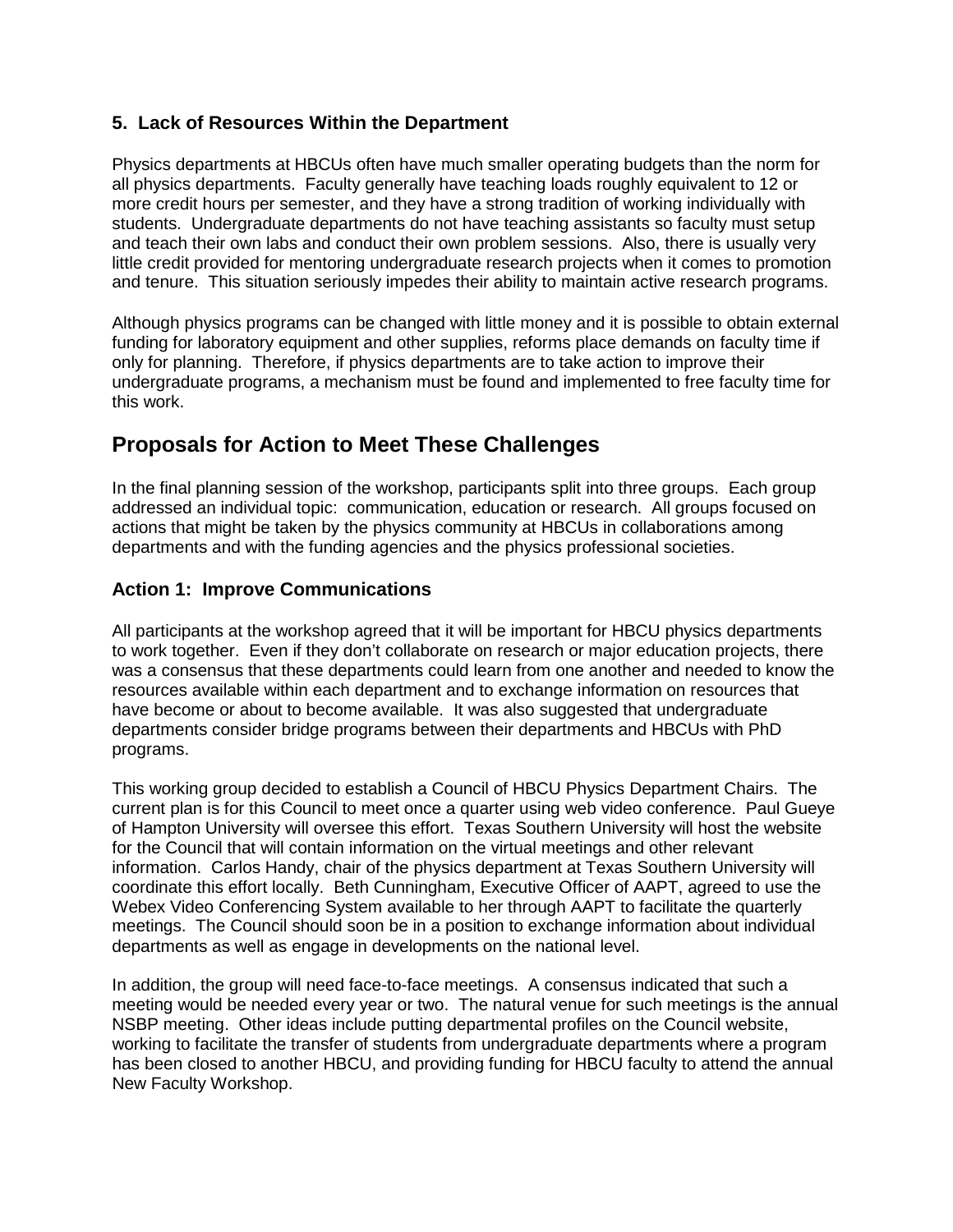Attendees also cited the importance of interacting more closely with the college/university administrators. They cited the importance of providing administrators with the knowledge and data that would allow them to be better advocates for physics with the federal and state agencies and to better understand the unique nature of the physics field. Increasing efforts in public relations within all institutions was considered a key element in this effort.

Finally, HBCUs and the physics professional societies must find ways to increase the interaction between faculty and students at HBCUs and the larger physics community. This increased activity will enrich the experience of the entire community.

### **Action 2: Collaborative Research Projects**

Quinton Williams, facilitator of the group and interim provost and vice president for academic affairs at Jackson State University, proposed that HBCU physics departments form a coalition to respond to one of the grand challenges identified by the federal mission agencies. He suggested that a study of renewable energy, including research on new ways of providing energy as well as on environmental impacts and other issues of sustainability, would use the research expertise of physicists at HBCUs many of whom work in materials and condensed matter physics. Departments that are less research intensive could contribute expertise in human capital development for the field.

It was pointed out by the DOE representative that any major proposal from a group of HBCUs would have to clearly demonstrate the need for a coalition of departments. Furthermore, the proposal would have to clearly outline how the project would be managed along with a detailed plan for accountability and a way to provide a succession of leadership. To benefit undergraduate physics programs, it will be important that undergraduate students, as well as graduate students, be involved in the research. It is also important that each department in the collaboration receive funding directly to reap the fully intended impact. Also, indirect cost policies at some institutions might lead to additional funds flowing into physics departments.

There is little doubt that obtaining major funding for a coalition of physics researchers at HBCUs would provide needed stimulation to these departments and potentially strengthen their production of undergraduate majors.

Because such a major collaborative proposal will require working out the details of the research and the management structure for it, the consensus of the group was that the next step would be to submit a proposal for a planning grant either to one of the federal agencies, probably the Department of Energy, or to a major foundation. Quinton Williams will continue to spearhead this effort, and Charles Weatherford of Florida A&M University will explore the possibility of contacting one of the major foundations.

# **Action 3: A Collaborative Project in Undergraduate Education**

A key issue in human capital development is strengthening undergraduate education both for physics majors and students who are taking physics because it is required for their majors or to fulfill their general education science requirement. In addition to work in individual departments as outlined by the departmental plans in Appendix C, the discussion focused on the possibility of a collaborative effort among several departments.